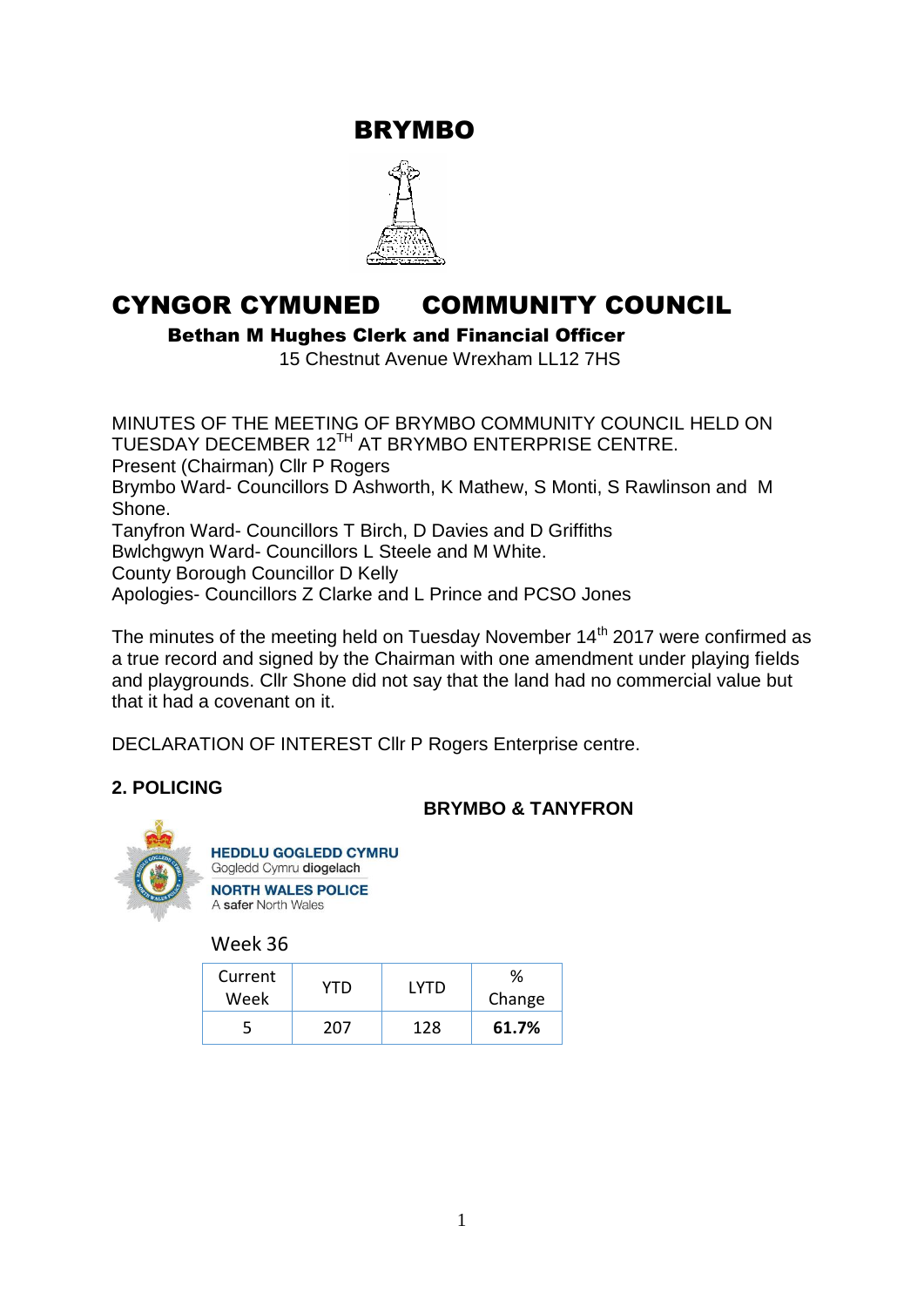

**High Signal** 

Low Signal

WRW 15 Brymbo and Tanyfron – Main graph which shows year to date crimes. The increase in percentage of total crime in the ward is due to pervious months Burglary residential / Theft and Handling relating to Power Tools stolen from sheds and garages

**Upper Limit** 

#### Criminal damage & arson

| <b>Current week</b> |                |         | % change       |
|---------------------|----------------|---------|----------------|
|                     | 3 <sub>1</sub> | Δſ<br>∼ | 3.50%<br>- - - |

Mean

November – 2/11/2017 Bryn Gwenfro - tyres slashed, 6/11/2017 St. Albans Tanyfron - tyres slashed, 6/11/2017 Dyke Street - bin , 8/11/2017 Wilkinson Court -Door, 16/11/2017 College Fields - tyres slashed, 28/11/2017 Enterprise Centre - various. 6/11/2017 Dyke Street - bin, 11/11/2017 Argoed MUGA - bin.

#### Vehicle crime

| Current week | %<br>change |
|--------------|-------------|
|              |             |
| .<br>. .     |             |

November - Nil

Burglary residential

| <b>Current week</b> |          |   | %<br>change |
|---------------------|----------|---|-------------|
|                     | ົ<br>_ _ | w | 33%         |

November – 1/11/2017 Pen-y-Graig Road pet

#### Burglary business & community

| Current week |   | $\%$<br>nange∹ |
|--------------|---|----------------|
|              |   |                |
| .            | . |                |

November – 13/11/2017 Garage - attempted

Theft & handling

| Current week | $\sim$ | % change |
|--------------|--------|----------|
|              | 1 O    | `%       |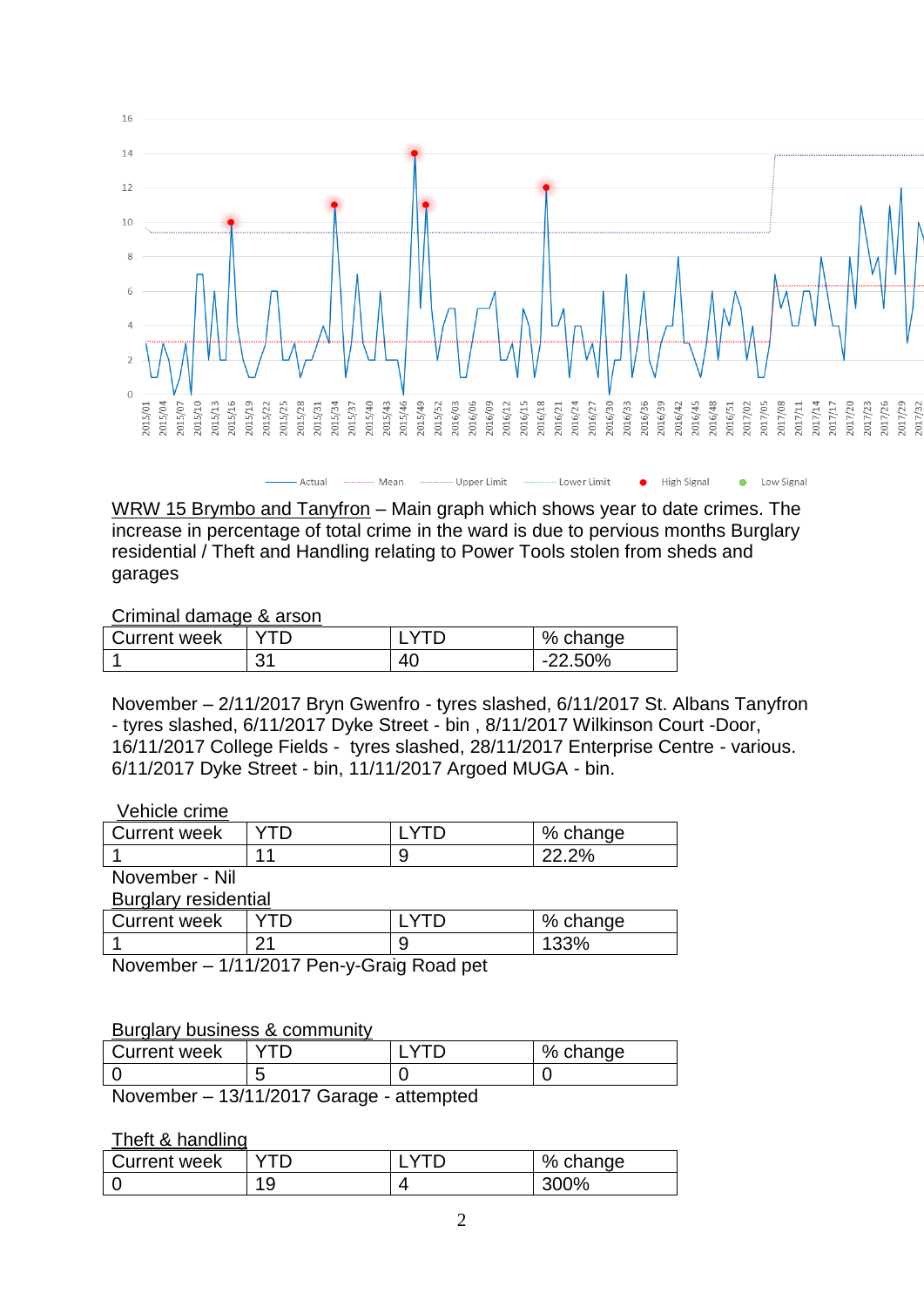November – 8/11/2017 Pen y Garth Home- Medication, 9/11/2017 Steel Close – Money, 13/11/2017 Argoed – Bin, 21/11/2017 Cheshire View – Mobile phone, 24/11/2017 Davies Avenue –Money.

ASB for November 2017 – 8 6/11/2017 Dilan Kebab House – Youths, 6/11/2017 Bryn y FFynnon Road – Youths, 6/11/2017 Offa Street – Youths, 7/11/2017 Dilan Kebab House – Youths, 8/11/2017 St. Albans Tanyfron – Youths, 8/11/2017 Pen y Graig – Road Rage, 17/11/2017 Dilan Kebab House – Youths, 23/11/2017 Bryn y FFynnon Youths

# **BWLCHGWYN**

A breakdown of the main graph:

Criminal damage & arson

| Current week |   | <sup>୍ର0</sup> /େ<br>change |
|--------------|---|-----------------------------|
|              | n | $-$                         |

Vehicle crime

| Current week |  | % ເ<br>change |
|--------------|--|---------------|
|              |  | ٬ο٬           |

Burglary residential

| Current week |  | % change |
|--------------|--|----------|
|              |  | 133.3%   |

# Burglary business & community

| ________            |  |               |
|---------------------|--|---------------|
| <b>Current week</b> |  | % change      |
| r                   |  | $00\%$<br>- 1 |

Theft & handling

| Current week |                | % change                      |
|--------------|----------------|-------------------------------|
|              | $\overline{A}$ | $\mathbf{o}$<br>u<br>70<br>J. |

ASB for November 2017 - 3 Personal – 2 Nuisance – 1 Environmental – 0

Cllr Rogers said that following the incident at the Enterprise Centre with the youth service the situation in the village had quietened down. He said that the police had requested that BCC's youth service budget be used in other villages however Cllr Rogers said that the CC could not possible fund youth services in other areas outside of Brymbo, Bwlchgwyn and Tanyfron. Cllr Shone said that more engagement was needed . Cllr Rogers said that whilst PCSO Gareth Jones had taken a firm approach this was not consistent with other PCSO's . Cllr Rogers said that the youth provision was now outside based. He raised concerns that the police were not referring the youths to the youth justice system.

# **3. COUNTY BOROUGH COUNCILLOR'S REPORTS**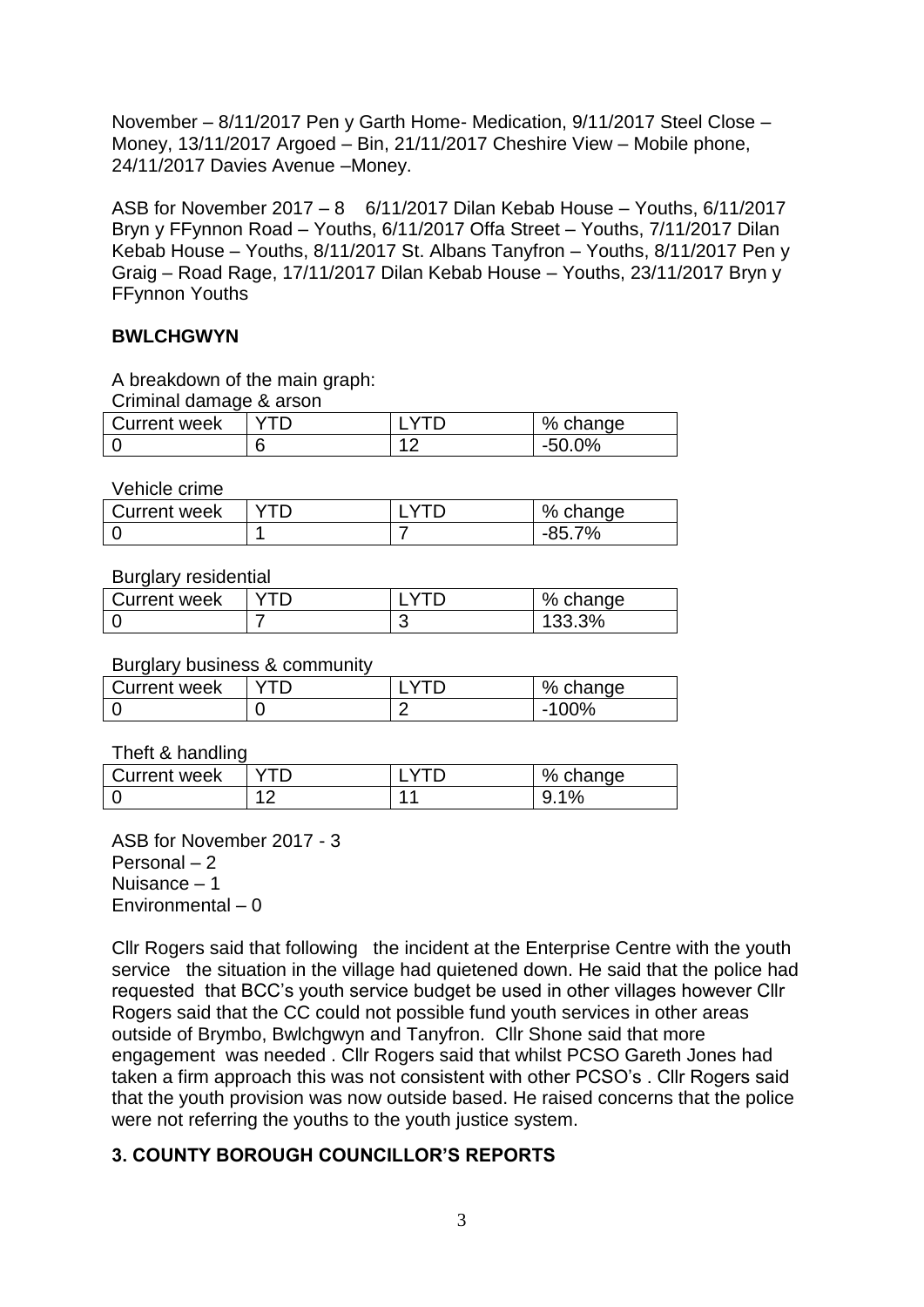CBC Kelly said that the recent bad weather had caused problems however most people had been patient and understanding. There were 12 gritters available for the whole area. Bwlchgwyn residents had unfortunately had to cancel the Christmas fair that had been due to be held the previous Saturday.

Cllr Rogers said that the Sunday had been a difficult day weather-wise but he believed the bin collections had now resumed. Arriva had cancelled most bus services as this was in line with their Health and Safety policy.

# **4. ROADS**

No further information.

# **5. BUS SHELTER SERVICES AND STOPS**

No further information.

# **6. PLAYING FIELDS AND PLAYGROUNDS**

Cllr Rogers said that the tender process for Cae Merfyn had now been clarified and there was one firm who had placed a tender much lower than the other two. The order had now been placed and work would begin after February half-term. Cllr Rogers said that with regard to the play areas in Brymbo some funding would be available from the housing developers. (Cheshire View).

There was damage at Argoed and the cost for repairing it would be approx. £10,000.00. He asked that this item be placed on the Agenda for discussion in January.

# **7. FOOTPATHS/LIGHTING**

Cllr Monti had asked the Clerk to circulate the minutes of the lighting consortium meeting she had attended previously. She told members that the loan scheme which had been discussed was beneficial as all the lamps would need to be replaced with the new LED lights. Members agreed that all 3 lighting reps. would meet with Jones Lighting to discuss the replacement of the lights and the costs the scheme would incur.

# **8. WAR MEMORIAL**

No further information.

# **9. PLANNING**

No planning applications were received this month.

# **10. BRYMBO SIGNS**

Cllr Rogers has asked for recommendations for placing the new gateway signs in the village. 4 locations had been suggested in Brymbo and one for Tanyfron. All five locations were acceptable to Highways. The cost per sign was approx. £500.00. Cllr Ashworth proposed that a maximum budget of £3000.00 be set aside to pay for all 5 signs. Cllr Mathews seconded the proposal. A vote was taken. All were in favour. The funds would come from the Environmental pot.

# **11. PRECEPT**

The Clerk circulated copies of the budgets allocated for 2017/2018 and the expenditure up to 30/11/2017. The tax base for 2018/2019 had increased slightly from 1939 to 1946.The precept for the year 2017/2018 was £99315.58 at a cost of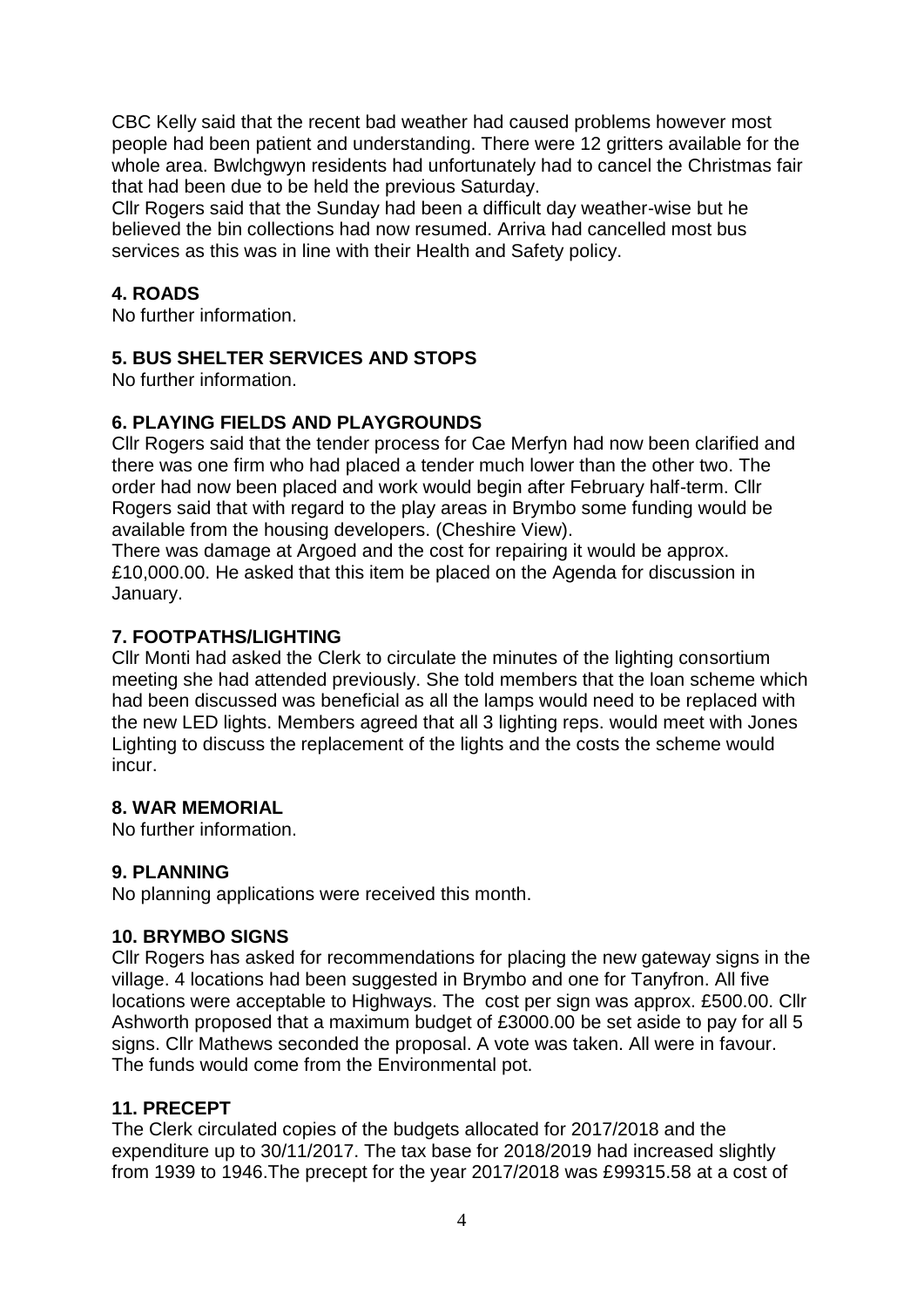£51.22 per ratepayer. The Clerk said that as the CC had large balances in reserve members could not justify increasing the precept. The Clerk told members that there were 3 large financial committed projects that needed to be safeguarded. £80,000.00 had been set aside for the Bwlchgwyn project and £30,000.00 for the Cae Merfyn Play Area. The CC had not been invoiced for the youth service as yet which would be approx. £16,000.00. The Chairman told members that funding from the reserves could be used if the CC agreed to fund the youth service for another year. The service was very successful in Bwlchgwyn and Tanyfron. He also reminded members that an agreement had been reached to bring both war memorials up to standard in readiness for the 100th anniversary of the First World War. The Clerk told members that some of the budgets needed amending slightly. The audit fee budget should be reduced from £1000.00 to £600.00, chairman's allowance increased by £50.00 to £950.00. The Clerk had increased her hours in February from 12 to 15 and therefore the budget would need to be amended from £8500.00 to £12000.00. The training budget should reduce from £1000.00 to £500.00. Room hire would need to be increased from £100.00 to £150.00. This would mean a proposed annual expenditure of £100556.00. The Clerk said that as the ratepayers of the 3 villages paid £51.22 (and with the small increase in the tax base) this would generate £99674.12.Members agreed there would be no increase to the ratepayers and the amount paid would remain at £51.22. The Clerk would inform WCBC that a precept of £99674.12 would be requested. Cllr Ashworth proposed that the precept request would be £99674.12. This was seconded by Cllr Birch. A vote was taken. All were in favour. Cllr Ashworth thanked the Clerk for her work in preparing the budget for members .The Chairman echoed her statement.

# **12. FIELDS IN TRUST**

The Chairman gave members an update on the Fields in Trust proposal. Denise Garland of WCBC had advised him that WCBC had been through a process of looking at sites which were suitable and which also met the criteria for Fields in Trust. The land at Coed y Felin was unsuitable on the basis that it was not deemed public open space as it was a designated school field and the governing body could at any time change their decision that it could be used by the public. The Chairman said that another issue with this land was that the access to the field was substandard and as a result it could not be considered as an alternative site. The Chairman said that WCBC would be identifying sites and would be clarifying these with Fields in Trust as to their suitability. Cllr Rogers said that the land at Coed y Felin had a covenant on it and when the school relocated, there would be no risk to its future. Cllr Shone said that under the covenant no building could be erected on it.

# **13. CORRESPONDENCE**

No correspondence received this month.

# **14. ACCOUNTS FOR PAYMENT**

| 470.35                                                                                                                                                  |
|---------------------------------------------------------------------------------------------------------------------------------------------------------|
| 531.70                                                                                                                                                  |
| 11.05                                                                                                                                                   |
| 2273.78                                                                                                                                                 |
| 2273.78                                                                                                                                                 |
| 3176 WCBC ELECTION EXPENSES<br>3177 WCBC LODGE C/CENTRE<br>3178 B M HUGHES REFUND OF POSTAGES<br>3178 JONES LIGHTING<br>3179 JONES LIGHTING MAINTENANCE |